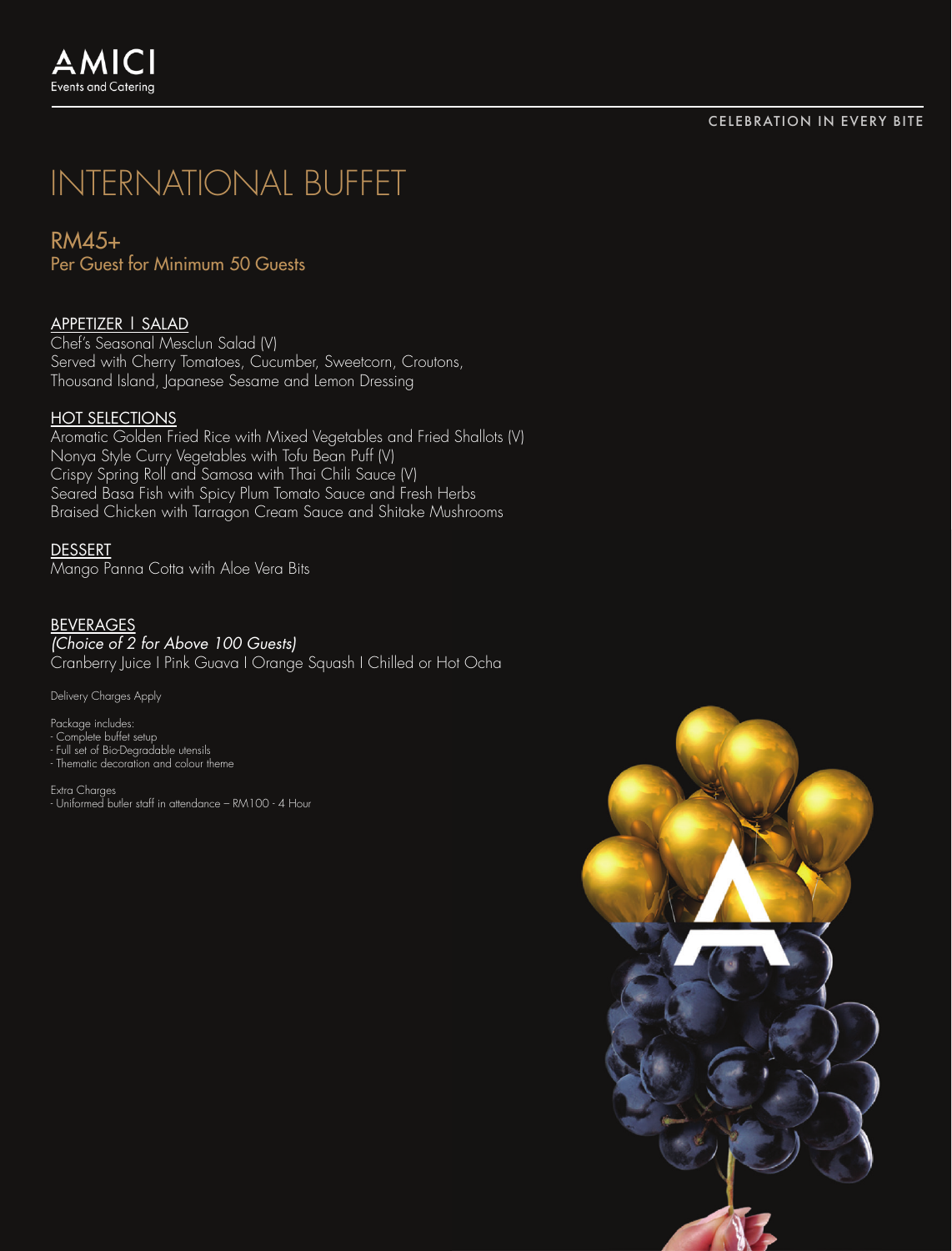RM56+ Per Guest for Minimum 50 Guests

# APPETIZER | SALAD

Chef's Seasonal Mesclun Salad (V) Served with Cherry Tomatoes, Cucumber, Sweetcorn, Croutons Thousand Island, Japanese Sesame and Lemon Dressing

## **HOT SELECTIONS**

Fried Malay Style Mee Goreng (V) Ratatouille of Garden Vegetables with Fragrant Pomodoro Sauce and Basil (V) Deep-fried Crispy Beancurd with Shredded Cucumber and Thai Chili Sauce (V) Crispy Chinese Style Prawn Dumpling with Mayonnaise Pan Seared Farmed Fish with Melange of Cherry Tomatoes and Green Pesto Dressing Herb Marinated Chicken Boneless Leg with Roasted New Potatoes and Onions

#### DESSERT

Mango Panna Cotta with Aloe Vera Bits Tropical Fruit Jelly

#### BEVERAGES

*(Choice of 2 for Above 100 Guests)* Cranberry Juice I Pink Guava I Orange Squash I Chilled or Hot Ocha

Delivery Charges Apply

Package includes:

- 
- Complete buffet setup Full set of Bio-Degradable utensils Thematic decoration and colour theme

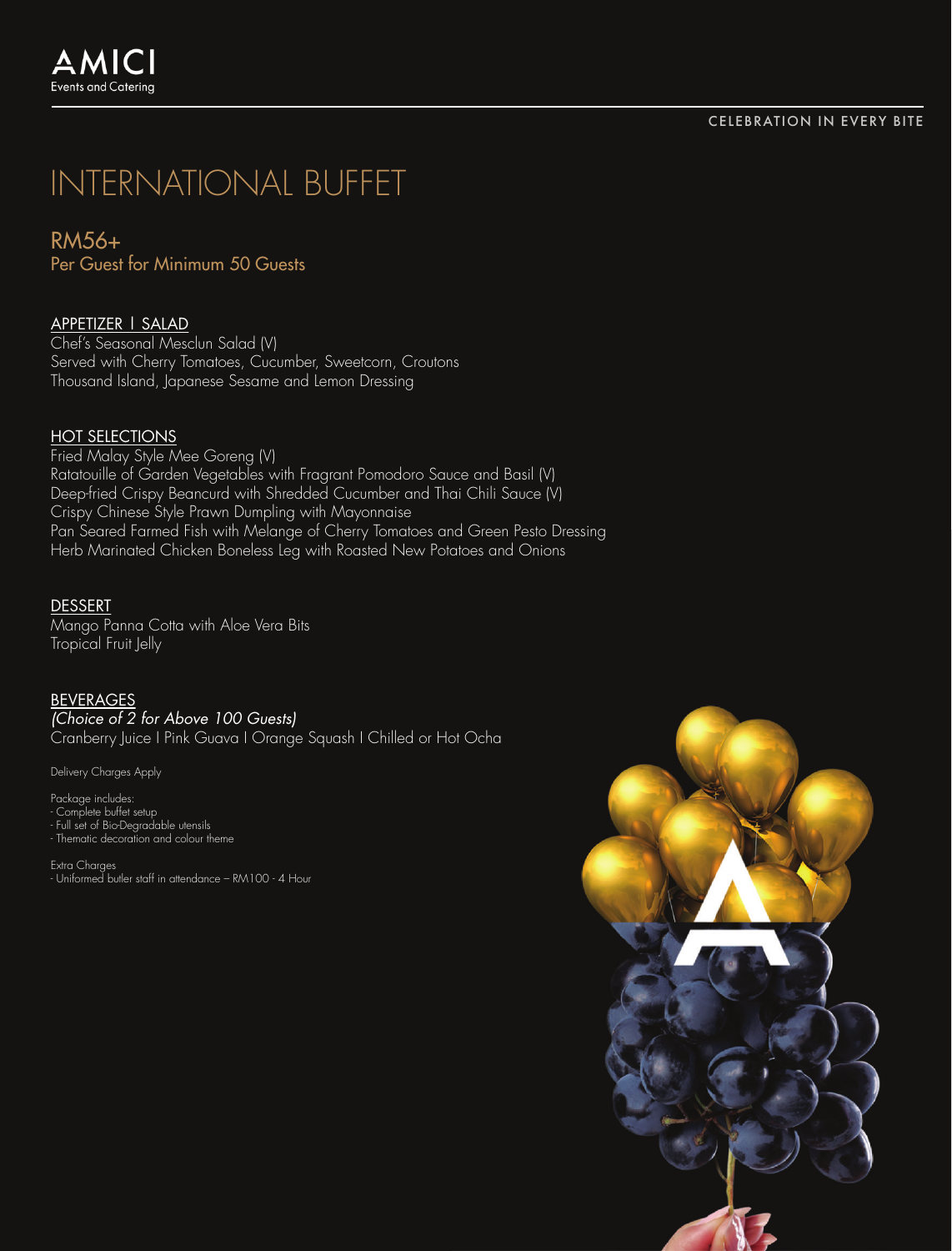RM66+ Per Guest for Minimum 30 Guests

# APPETIZER | SALAD

Chef's Seasonal Mesclun Salad (V) Served with Cherry Tomatoes, Cucumber, Sweetcorn, Croutons Thousand Island, Japanese Sesame and Lemon Dressing Idaho Potato Salad with Mustard Mayonnaise (V)

## HOT SELECTIONS

Spicy Pomodoro Penne with Parmigiana Cheese and Fresh Herbs (V) Oven Baked Cajun Marinated Boneless Chicken with Roasted Vegetables Seared Basa Fish with Thai Asparagus and Orange Parsley Sauce Deep-fried Crispy Beancurd with Shredded Cucumber and Thai Chili Sauce (V) Stir-fried Seasonal Vegetables with Garlic (V)

#### DESSERT

Oreo Cheesecake with Chocolate Chip Cookies Tropical Fruit Jelly

#### BEVERAGES

*(Choice of 2 for Above 100 Guests)* Cranberry Juice I Pink Guava I Orange Squash I Chilled or Hot Ocha

Delivery Charges Apply

Package includes:

- Complete buffet setup - Full set of Bio-Degradable utensils - Thematic decoration and colour theme

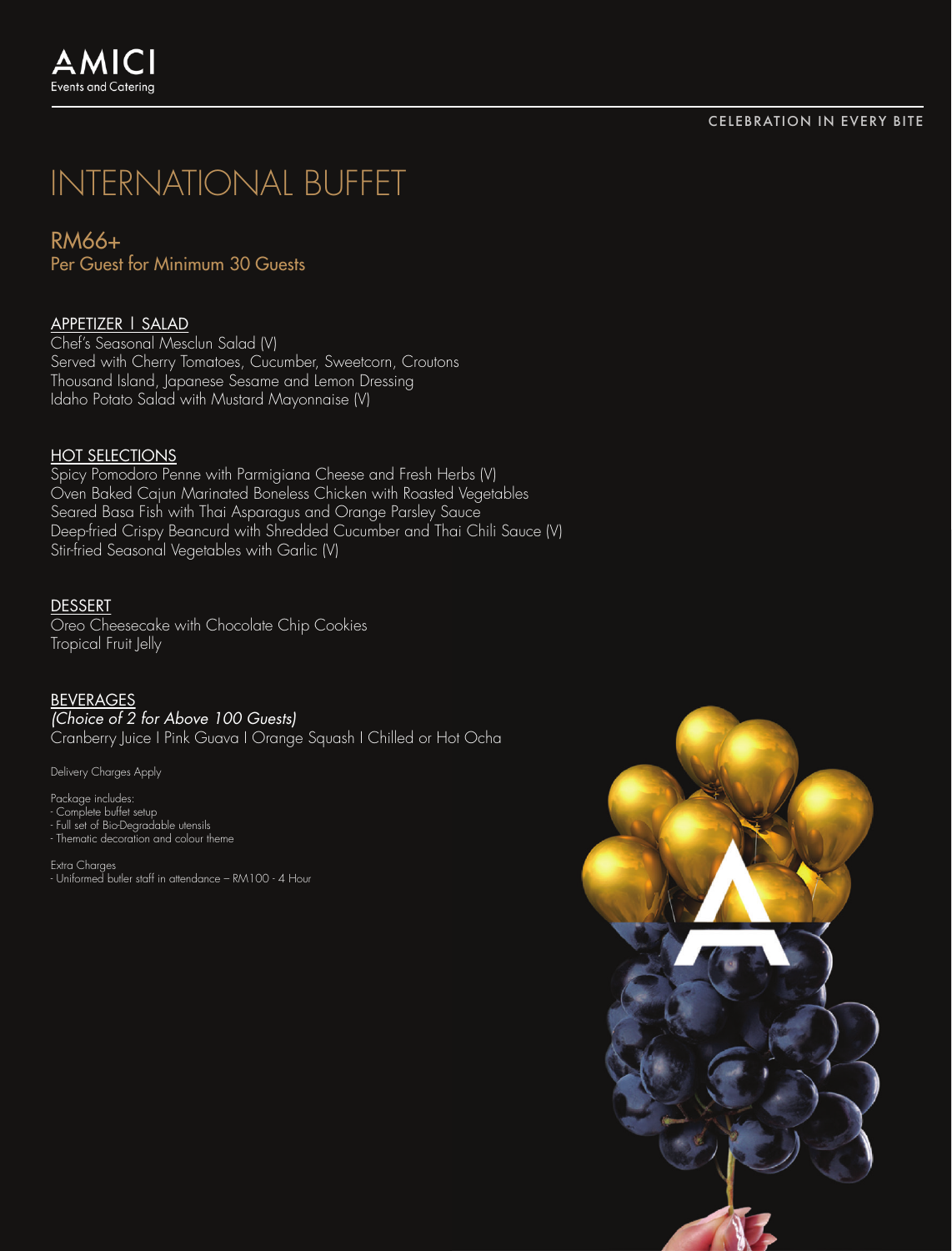RM90+ Per Guest for Minimum 30 Guests

# APPETIZER | SALAD

Chef's Seasonal Mesclun Salad (V) Served with Cherry Tomatoes, Cucumber, Sweetcorn, Croutons, Thousand Island, Japanese Sesame and Lemon Dressing Watercress salad with Roasted Chicken Breast and Semi-Dried Tomatoes

## HOT SELECTIONS

Thai Style Pineapple Fried Rice with Spring Onions Homemade Beef Ball with Mustard Cream Sauce Duo of Cauliflower and Broccoli with Toasted Almonds and Lemon Butter (V) Herb Crusted Salmon with Sautéed French Beans, Dill Vanilla Sauce and Fresh Lemon Salted Egg Prawns with Curry Leaves and Chili Sweet and Sour Boneless Chicken with Bell Peppers

### DESSERT

Strawberry and Blueberry Mousse Verrine Oreo Cheesecake with Chocolate Chip Cookies

## BEVERAGES

*(Choice of 2 for Above 100 Guests)*

Cranberry Juice I Pink Guava I Orange Squash I Chilled or Hot Ocha

Delivery Charges Apply

Package includes: - Complete buffet setup - Full set of Bio-Degradable utensils - Thematic decoration and colour theme